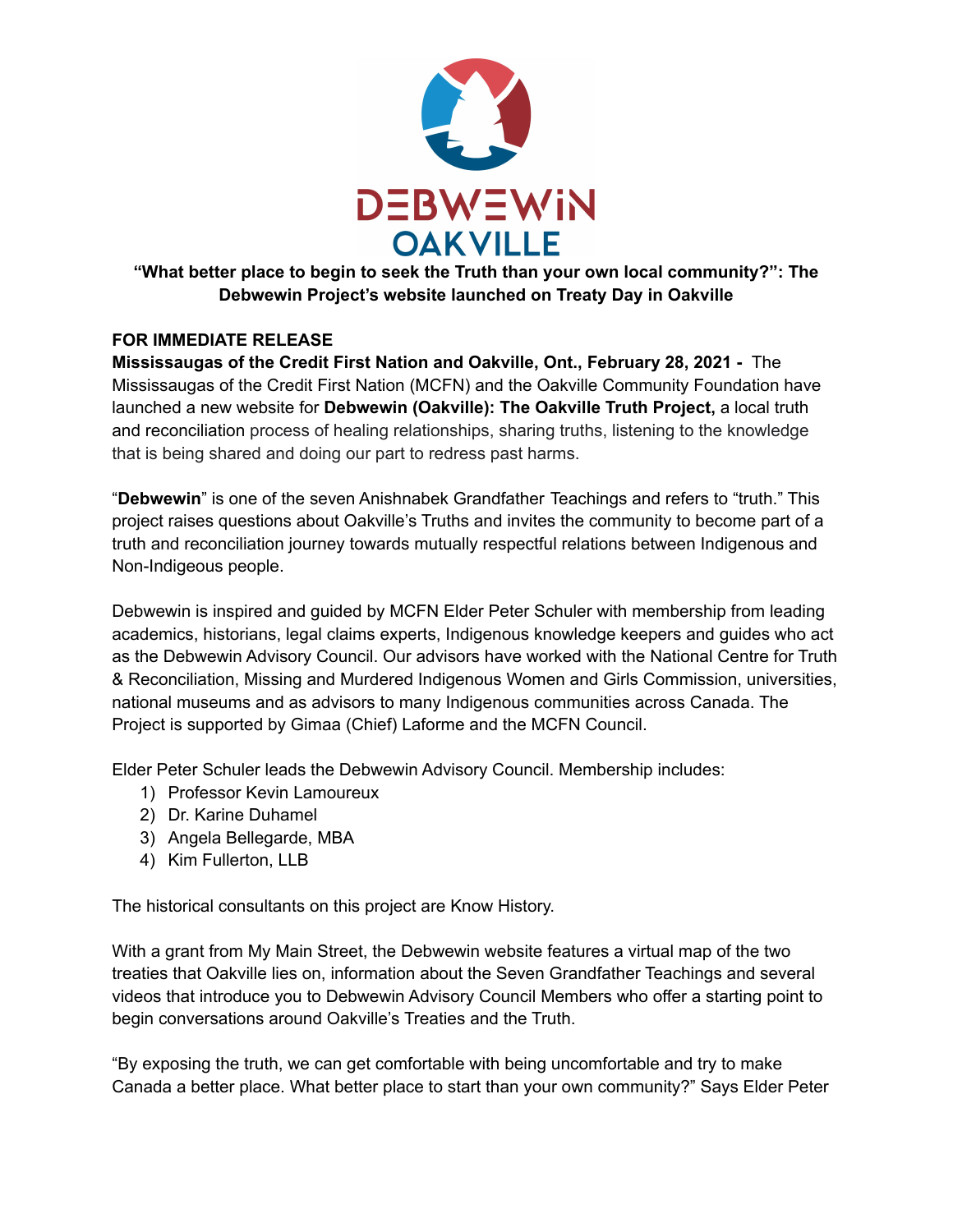Schuler. "If we want to understand who our neighbours are, if we want to undo racism, I think we need to know the truth, as unpleasant as it may be, as uncomfortable as it may be."

Elder Schuler, Angela Bellegarde and other Debwewin Advisory Council Members pose questions to help the community in this learning journey, including: What do you know about the history of Oakville and the local treaties? What do you know about who was in Oakville before your ancestors?

Legal claims expert Kim Fullerton shares the history of how Oakville treaties left the Mississaugas landless.

Dr. Karine Duhamel, who served as Director of Research for the National Inquiry into Missing and Murdered Indigenous Women and Girls discusses what the phrase "all my relations" means and shares the Indigenous perspective on the spirit and intent of treaties, sharing that we are all treaty people and treaty agreements are not just for the history books, but we all continue to have treaty responsibilities to this day.

Dr. Duhamel continues on to say: "Treaties are about what was, what is and what will be. When First Nations talk about treaties, we talk about the idea that treaties can be part of the fabric of society, but only if we really embrace them for what they were intended to be: agreements based on the original rights, on all of these living gifts, that are intended as an expression of friendships, of respect and prosperity for all future generations."

To begin your learning journey today, go to [www.debwewinoakville.com.](http://www.debwewinoakville.com)





## **[Mississaugas](http://mncfn.ca/) of the Credit First Nation**

Mississaugas of the Credit are an Ojibwe (Anishinaabek) First Nation with 2,600 Members, 850 of whom approximately live on the Mississaugas of the Credit First Nation Reserve near Hagersville, Ontario.



#### **Oakville Community Foundation**

The Oakville Community Foundation is a local charitable solutions provider, delivering the tools to realize your charitable passions. The Foundation acts as a philanthropic medium, providing donors with local research, knowledge and solutions to make an impact in the local community, today and in the future. With more than 25 years of leading expertise in the Oakville community, since inception, The Foundation has granted more than \$53 million to support charities locally and beyond.